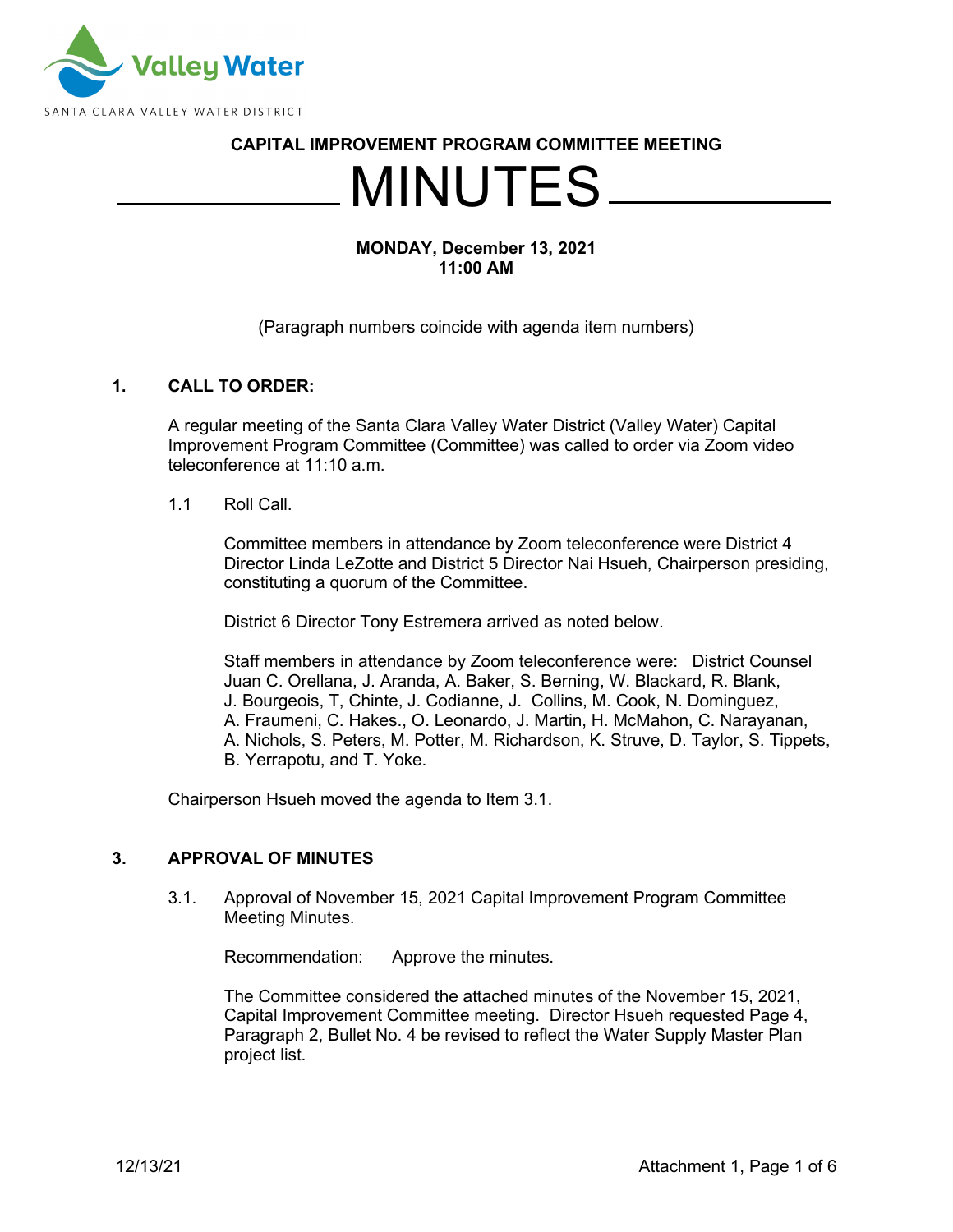It was moved by Director LeZotte, seconded by Chairperson Hsueh, and carried by roll call vote to approve the minutes as amended. Director Estremera was absent.

Chairperson Hsueh returned the agenda to Item 2.

#### **2. TIME OPEN FOR PUBLIC COMMENT ON ANY ITEM NOT ON THE AGENDA**

Chairperson Hsueh declared time open for public comment on any item not on the agenda. There was no one present who wished to speak.

#### **4. ACTION ITEMS**

4.1. Review Draft Preliminary Five-Year Capital Improvement Program for Fiscal Years 2023-2027

Recommendation: Review and discuss the Draft Preliminary Five-Year Capital Improvement Program for Fiscal Years 2023-2027 and provide recommendations to staff as needed.

Ms. Jessica Collins, Watersheds Business Planning and Analysis Unit Manager, reviewed the information on this item, per the attached Committee Agenda Memo, and the corresponding presentation materials contained in Attachment 3 were reviewed as follows: Ms. Collins reviewed Slides 1 through 10 and 19, and Mr. Darin Taylor Chief Financial Officer reviewed Slides 11 through 17.

Staff provided an overview of the annual Capital Improvement Program (CIP) process, and reviewed the CIP Evaluation Team's recommendations, new/revised/administrative project plan updates, financial analysis by fund, Pacheco Reservoir Expansion Project (PREP) near-term budget surplus, fund impacts, and next steps.

Regarding Attachment 3, Slide 4, Chairperson Hsueh asked for and received clarification on staff's recommendation for the Tepid Water System for Emergency Shower/Eyewash Stations at water treatment plants, Long-Term Purified Water Program Elements and Pacheco Pumping Plant Back-Up Power.

Director Estremera arrived.

Regarding Attachment 3, Slide 9, Chairperson Hsueh asked for and received clarification on the FAHCE implementation project and Ogier and Metcalf Pond mitigation construction costs. Chairperson Hsueh requested that Attachment 2, Page 9, be revised for better clarity and to eliminate redundancies with regard to the FAHCE implementation and Metcalf and Ogier ponds projects.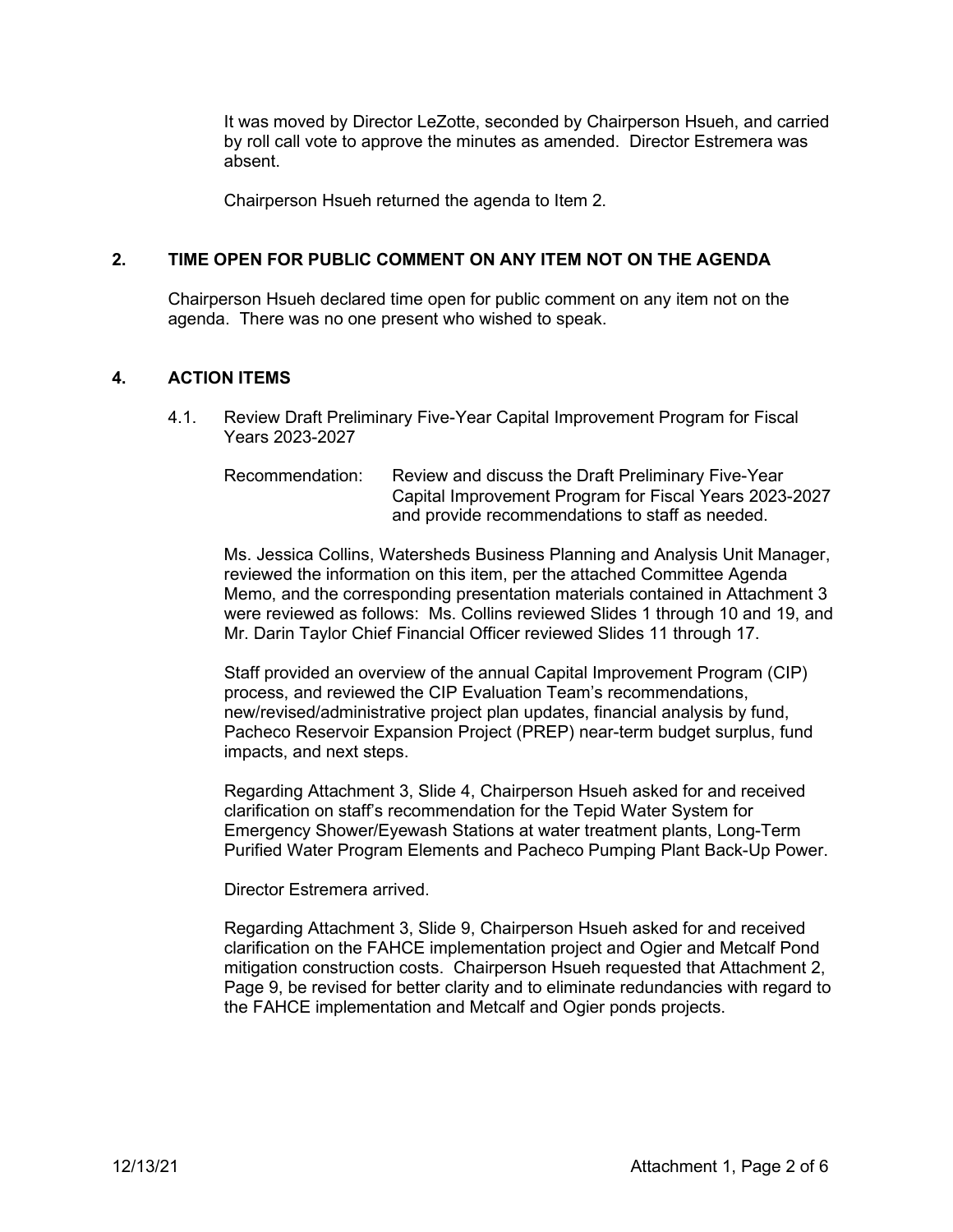Regarding Attachment 3, Slide 12, Director LeZotte asked for and received clarification regarding the Pacheco Reservoir Expansion Project's inclusion in the current CIP, and project funding and implementation.

Regarding Attachment 3, Slide 17, Chairperson Hsueh recommended staff add an additional column to describe planned expenditures per year, and Director Estremera requested staff use another term to describe surplus funds, e.g., unspent committee funds.

It was moved by Director Estremera, seconded by Director LeZotte, and carried by roll call vote to convey to the Valley Water Board of Directors that the Committee has performed a thorough review of the Draft Preliminary Five-Year CIP for Fiscal Years 2023-2027 and project plan changes, which caused the project schedule and project estimated cost changes, and supports staff's recommended preliminary CIP, and supports suggested changes to the presentation as described above.

4.2. Receive Information on Upcoming Consultant Agreement Amendments for Capital Projects.

Recommendation: Receive information on Upcoming Consultant Agreement Amendments for capital projects.

Ms. Rechelle Blank, Deputy Operating Officer, reviewed the information on this item, per the attached Committee Agenda Memo.

It was moved by Director LeZotte, seconded by Director Estremera, and carried by roll call vote to support staff's recommendations for proposed amendments to the following consultant agreements:

- Amendment No. 3 to Agreement A3936A with Associated Right of Way Services, inc., for On-Call Real Estate Services (Time Extension)
- Amendment No. 5 to Agreement A3851A between the Santa Clara Valley Water District and Environmental Science Associates for the Almaden Lake Project Environmental Consultant Services, Project No. 26044001 (Time Extension)
- 4.3. Receive Information on Change Orders to Anderson Dam Tunnel Project Construction Contract.

Recommendation: Receive information on Change Orders to Anderson Dam Tunnel Project Construction Contract.

Chairperson Hsueh noted there were no change orders reported for the month of November 2021.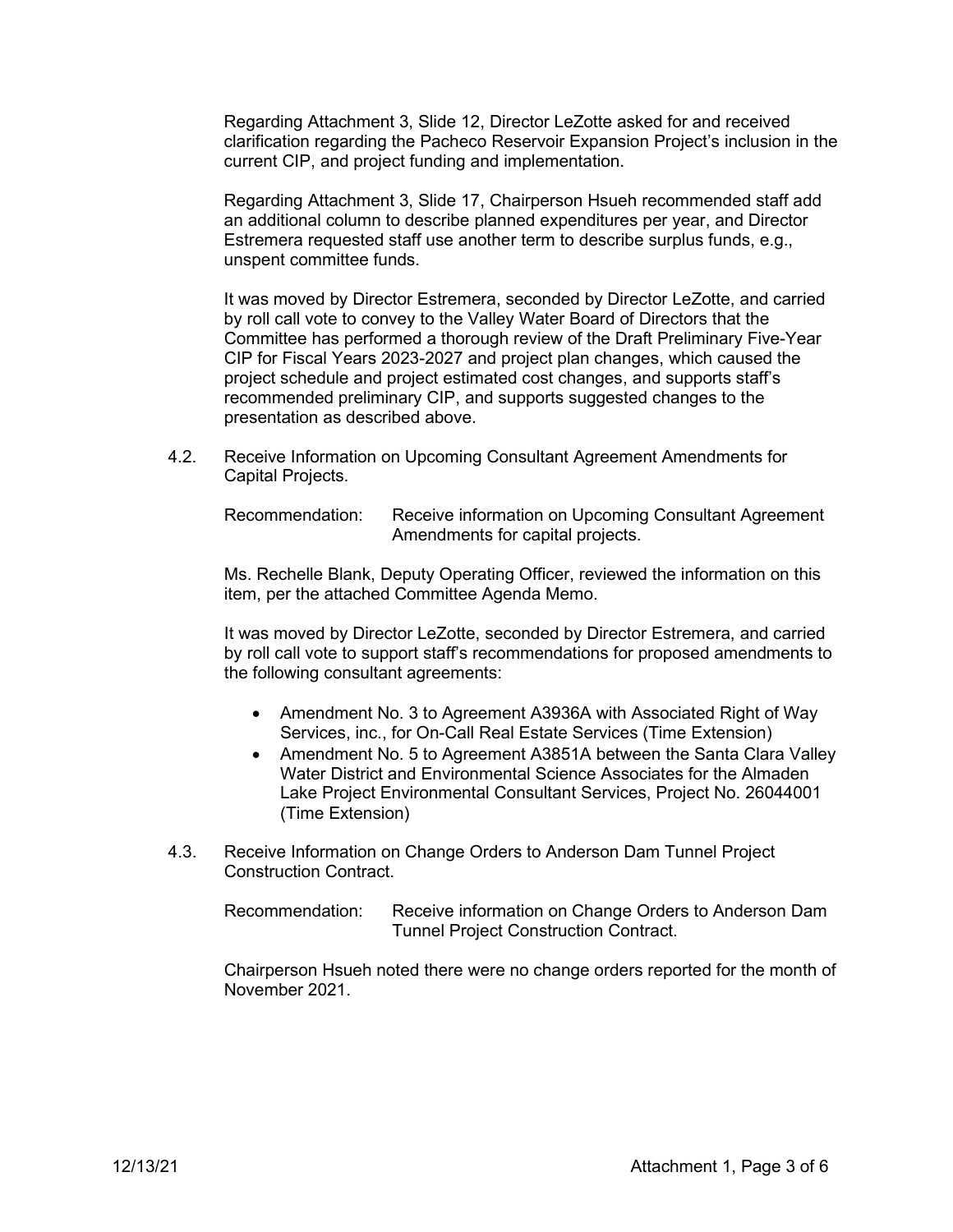4.4. Receive a Status Update on the Implementation of Recommendations from the 2015 Consultant Contracts Management Process Audit Conducted by Navigant Consulting, Inc. (Navigant), the Fiscal Year 2017-2018 (FY17-18) status update Consultant Contracts Improvement Process and subsequent mid-year update for the Fiscal Year 2020-2021 (FY20-21) Consultant Contracts Improvement Process.

Recommendation: Receive a mid-year status update on the implementation of the recommendations made by Navigant in the 2015 Consultant Contracts Management Process Audit and the FY17-18 Consultant Contracts Improvement Process.

Ms. Tina Yoke, Chief Operating Officer, reviewed the information on this item, per the attached Committee Agenda Memo and corresponding presentation materials contained in Attachment 2.

Ms. Yoke reviewed the Consultant Contracts Management Process Audit key findings, accomplishments, work in progress and the audit status.

Regarding Attachment 2, Slide 9, Chairperson Hsueh asked for and received an explanation regarding goals to reach certain timelines, and industry or comparable agency standards. Ms. Yoke explained that she and her team were reviewing Valley Water's applicable key performance indicators and would make adjustments as necessary.

Director Estremera asked for and received an explanation regarding data gathering. Ms. Yoke explained how procurement requests were being monitored from the time they were submitted through approval and consultant performance.

It was noted that staff would provide an update on consultant contract compliance in March 2022.

4.5. Review 2021 and 2022 Capital Improvement Program Committee Work Plans and 2022 Proposed Meeting Schedule.

Recommendation: A. Review the 2022 Capital Improvement Program Committee Draft Work Plan and make adjustments, as necessary; and

B. Confirm date for next CIP Meeting.

Chairperson Hsueh reviewed the information on this item, per the attached Committee Agenda Memo and corresponding presentation materials contained in Attachments 1 through 3.

The Committee made the following adjustments to the 2022 Work Plan:

- Add: Update on Consultant Contract Compliance March 2022
- Add: Capitol Project Monitoring Design/Permitting January 2022

The Committee noted the 2022 Meeting Schedule with a correction to change the March 14 meeting to March 21, 2022.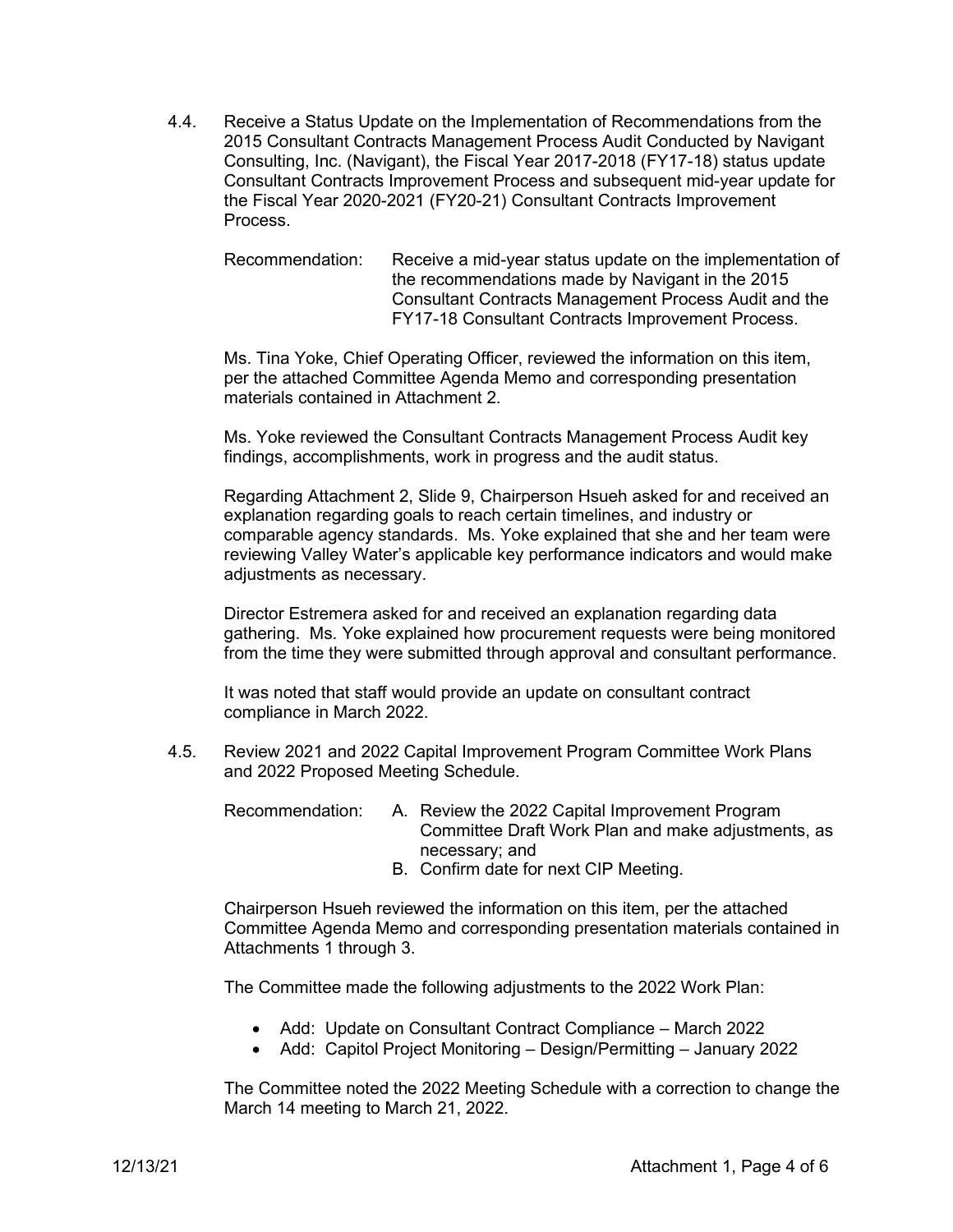4.6. Review Capital Project Monitoring - Design and Permitting Report. (Continued from November 15, 2021)

Recommendation: Receive and discuss information regarding the status of capital projects in the design and permitting phase.

Chairperson Hsueh continued item 4.6 to the January 10, 2022 agenda.

## **5. INFORMATION ITEMS.**

None.

## **6. CLERK'S REVIEW AND CLARIFICATION OF COMMITTEE REQUESTS AND RECOMMENDATIONS:**

Ms. Natalie Dominguez, Assistant Deputy Clerk II, read the new Committee Recommendations and Requests into the record, as follows:

#### Regarding Item 4.1:

- The Committee requested the following revisions to the presentation:
	- o Attachment 3, Page 9: Revise for better clarity and to eliminate redundancies with regard to the FAHCE implementation and Metcalf and Ogier ponds projects.
	- o Attachment 3, Slide 17: Add an additional column to describe planned expenditures per year, and use another term to describe surplus funds, e.g., unspent committee
- Convey to the Valley Water Board of Directors that the Committee has performed a thorough review of the Draft Preliminary Five-Year CIP for Fiscal Years 2023- 2027 and project plan changes, which caused the project schedule and project estimated cost changes, and supports staff's recommended preliminary CIP, and supports suggested changes to the presentation as described above.

## Regarding Item 4.2:

The Committee support staff's recommendations for proposed amendments to the following consultant agreements:

- Amendment No. 3 to Agreement A3936A with Associated Right of Way Services, inc., for On-Call Real Estate Services (Time Extension)
- Amendment No. 5 to Agreement A3851A between the Santa Clara Valley Water District and Environmental Science Associates for the Almaden Lake Project Environmental Consultant Services, Project No. 26044001 (Time Extension)